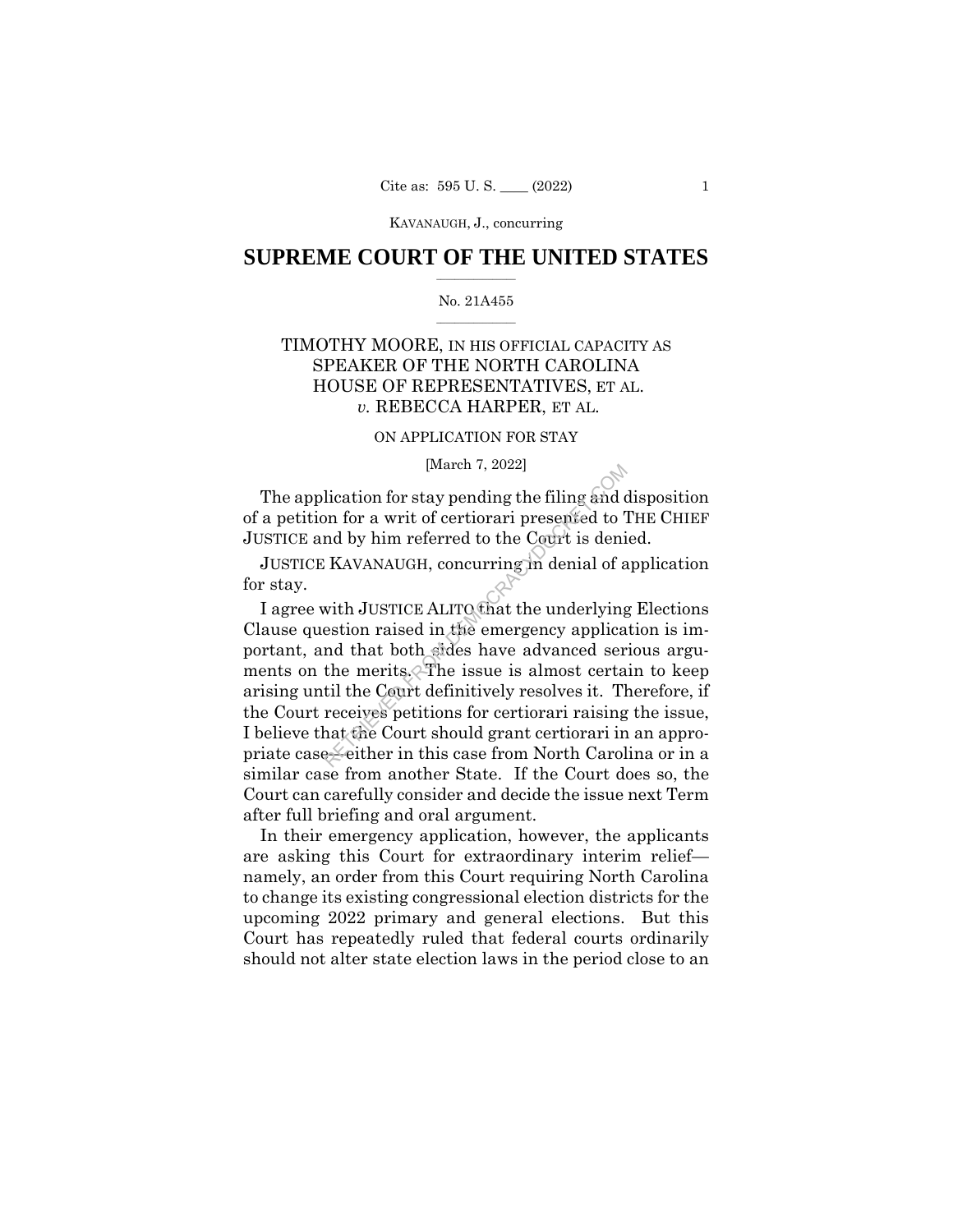### 2 MOORE *v.* HARPER

# KAVANAUGH, J., concurring

election. See, *e.g.*, *Republican National Committee* v. *Democratic National Committee*, 589 U. S. \_\_\_, \_\_\_ (2020) (*per curiam*) (slip op., at 2); *Purcell* v. *Gonzalez*, 549 U. S. 1 (2006) (*per curiam*). In light of the *Purcell* principle and the particular circumstances and timing of the impending primary elections in North Carolina, it is too late for the federal courts to order that the district lines be changed for the 2022 primary and general elections, just as it was too late for the federal courts to do so in the Alabama redistricting case last month. See *Merrill* v. *Milligan*, 595 U. S. \_\_\_ (2022) (KAVANAUGH, J., concurring).

For that reason, I concur in the Court's denial of the emergency application for stay.

AETRIEVED FROM DEMOCRACYDOCKET.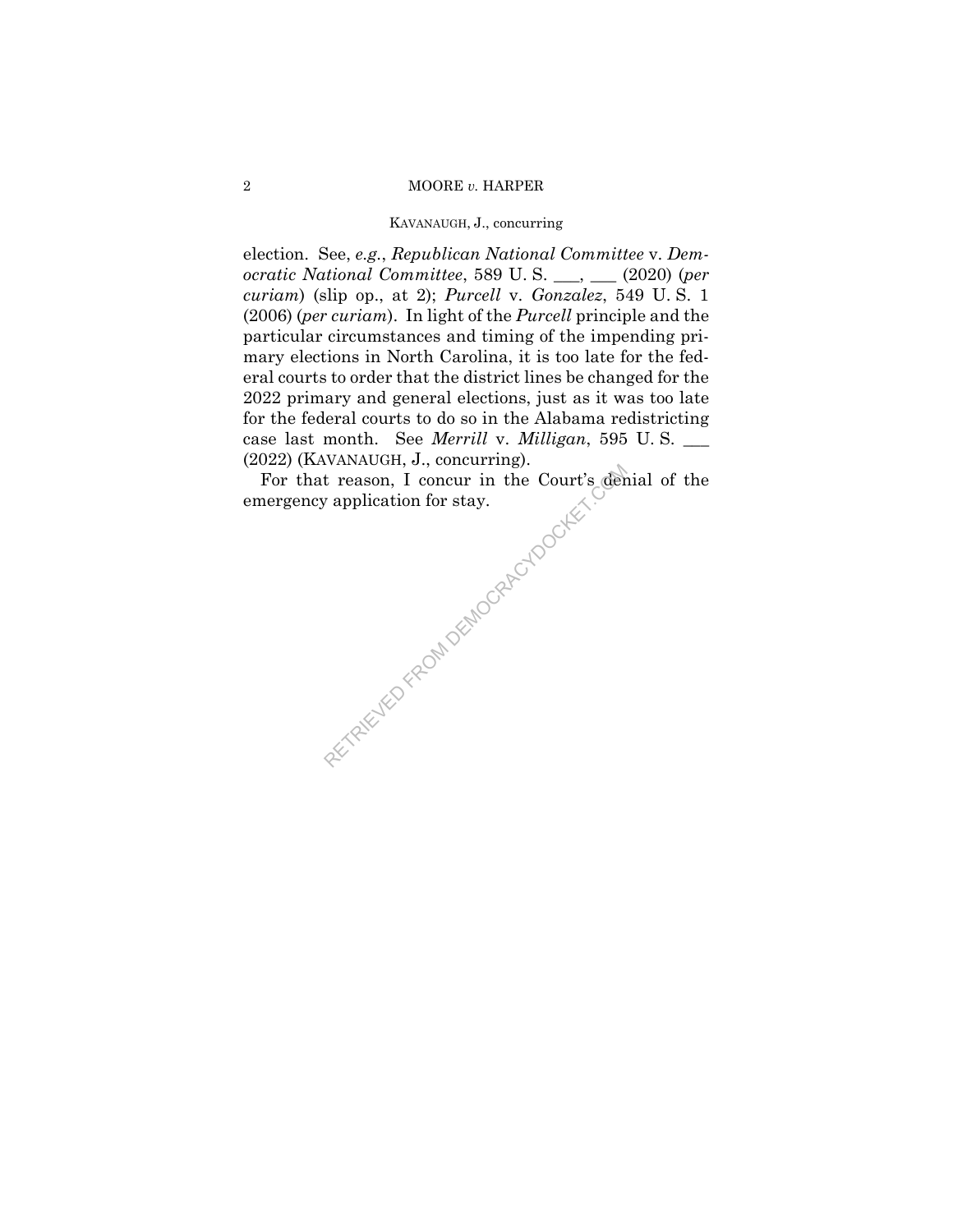# $\frac{1}{2}$  , where  $\frac{1}{2}$ **SUPREME COURT OF THE UNITED STATES**

### $\frac{1}{2}$  ,  $\frac{1}{2}$  ,  $\frac{1}{2}$  ,  $\frac{1}{2}$  ,  $\frac{1}{2}$  ,  $\frac{1}{2}$ No. 21A455

# TIMOTHY MOORE, IN HIS OFFICIAL CAPACITY AS SPEAKER OF THE NORTH CAROLINA HOUSE OF REPRESENTATIVES, ET AL. *v.* REBECCA HARPER, ET AL.

# ON APPLICATION FOR STAY

### [March 7, 2022]

JUSTICE ALITO, with whom JUSTICE THOMAS and JUSTICE GORSUCH join, dissenting from the denial of application for stay.

I would grant the application for a stay.

This case presents an exceptionally important and recurring question of constitutional law, namely, the extent of a state court's authority to reject rules adopted by a state legislature for use in conducting federal elections. There can be no doubt that this question is of great national importance. But we have not yet found an opportune occasion to address the issue. See, *e.g.*, *Democratic National Committee* v. *Wisconsin State Legislature*, 592 U. S. \_\_\_ (2020); *Scarnati* v. *Boockvar*, 592 U. S. \_\_\_ (2020); *Moore* v. *Circosta*, 592 U. S. \_\_\_ (2020); *Wise* v. *Circosta*, 592 U. S. \_\_\_ (2020); *Bush* v. *Gore*, 531 U. S. 98, 112 (2000) (Rehnquist, C. J., concurring); see also *Republican Party of Pennsylvania* v. *Degraffenreid*, 592 U. S. \_\_\_ (2021) (THOMAS, J., dissenting from denial of certiorari); *id.*, at \_\_\_ (ALITO, J., dissenting from denial of certiorari); *Wisconsin State Legislature*, 592 U. S., at \_\_\_ (GORSUCH, J., concurring). We will have to resolve this question sooner or later, and the sooner we do so, the better. This case presented a good opportunity to consider the issue, but unfortunately the Court has again found the occasion inopportune. Fractrice (March 7, 2022)<br>
RETRICORSUCH join, dissenting from the deniately.<br>
Stay.<br>
Frant the application for a stay.<br>
Example the application for a stay.<br>
The presents an exceptionally important<br>
ion of constitutional l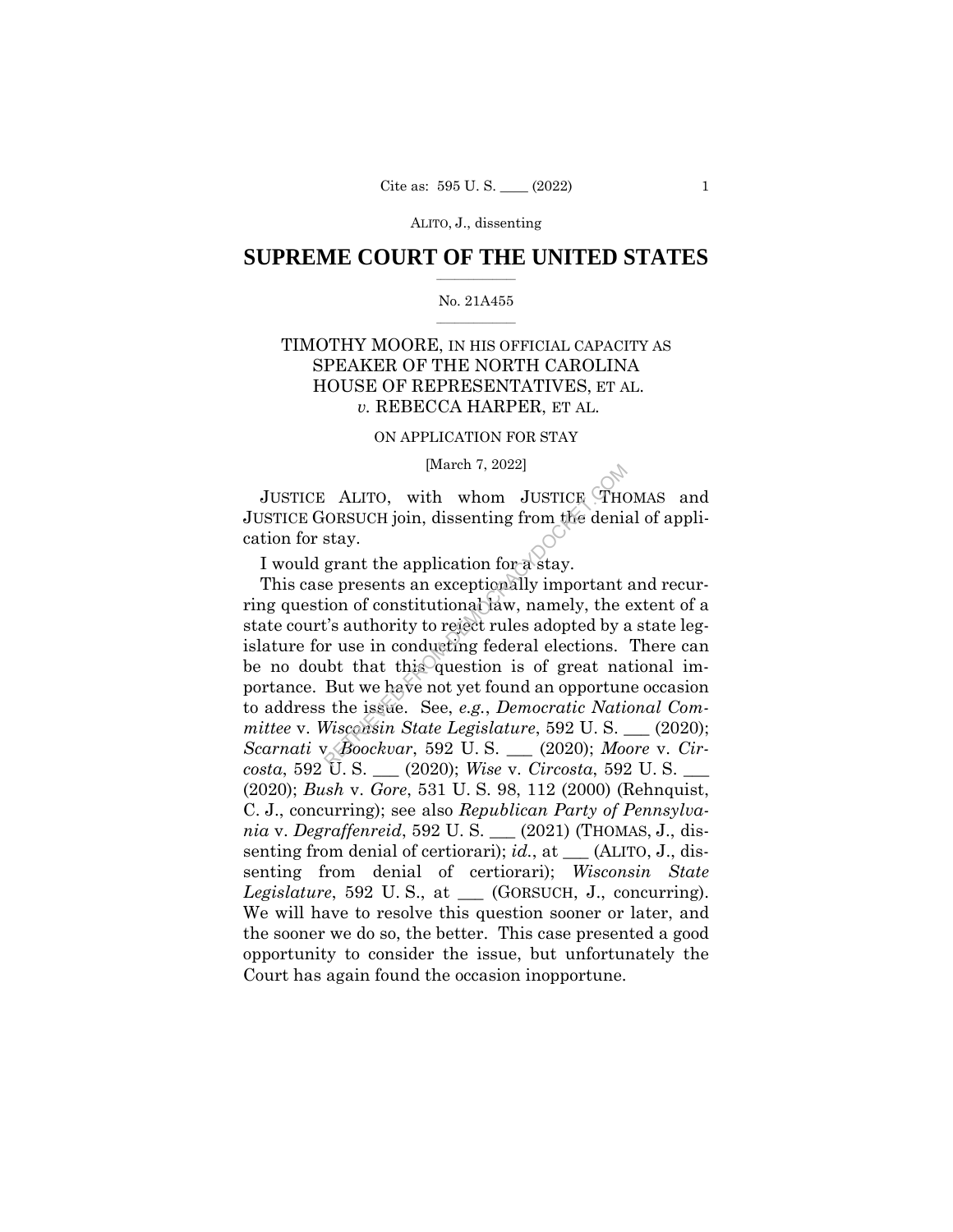#### 2 MOORE *v.* HARPER

### ALITO, J., dissenting

In my view, the applicants have shown that the question presented by this case easily satisfies our usual criteria for certiorari, see this Court's Rule 10, and it is also likely that they would prevail on the merits if review were granted. The Elections Clause provides that rules governing the "Times, Places and *Manner* of holding Elections for Senators and Representatives" must be "prescribed in each State *by the Legislature thereof*." Art. I, §4, cl. 1 (emphasis added). This Clause could have said that these rules are to be prescribed "by each State," which would have left it up to each State to decide which branch, component, or officer of the state government should exercise that power, as States are generally free to allocate state power as they choose. But that is not what the Elections Clause says. Its language specifies a particular organ of a state government, and we must take that language seriously.

In this case, after North Carolina gained a seat in the House of Representatives, the North Carolina General Assembly twice adopted new congressional districting maps. See 2021 N. C. Sess. Law 174; 2022 N. C. Sess. Law 3. But on both occasions, the State Supreme Court rejected those maps and ultimately ordered that the 2022 election proceed on the basis of a map of the court's own creation. See App. to Application for Stay 2a, 13a–14a, 266a (App.). The court justified its actions on the ground that the General Assembly's maps constituted partisan gerrymanders and thus violated a congeries of state constitutional provisions.1 But example to decide which standard, component<br>the government should exercise that<br>expending free to allocate state power<br>ut that is not what the Elections Clauss<br>specifies a particular organ of a state go<br>ust take that langu

 ("Freedom of speech and of the press are two of the great bulwarks of <sup>1</sup>See App. 12a (citing N. C. Const., Art. I, §19 ("No person shall be taken, imprisoned, or disseized of his freehold, liberties, or privileges, or outlawed, or exiled, or in any manner deprived of his life, liberty, or property, but by the law of the land. No person shall be denied the equal protection of the laws; nor shall any person be subjected to discrimination by the State because of race, color, religion, or national origin")); §14 liberty and therefore shall never be restrained, but every person shall be held responsible for their abuse); §12 ("The people have a right to assem-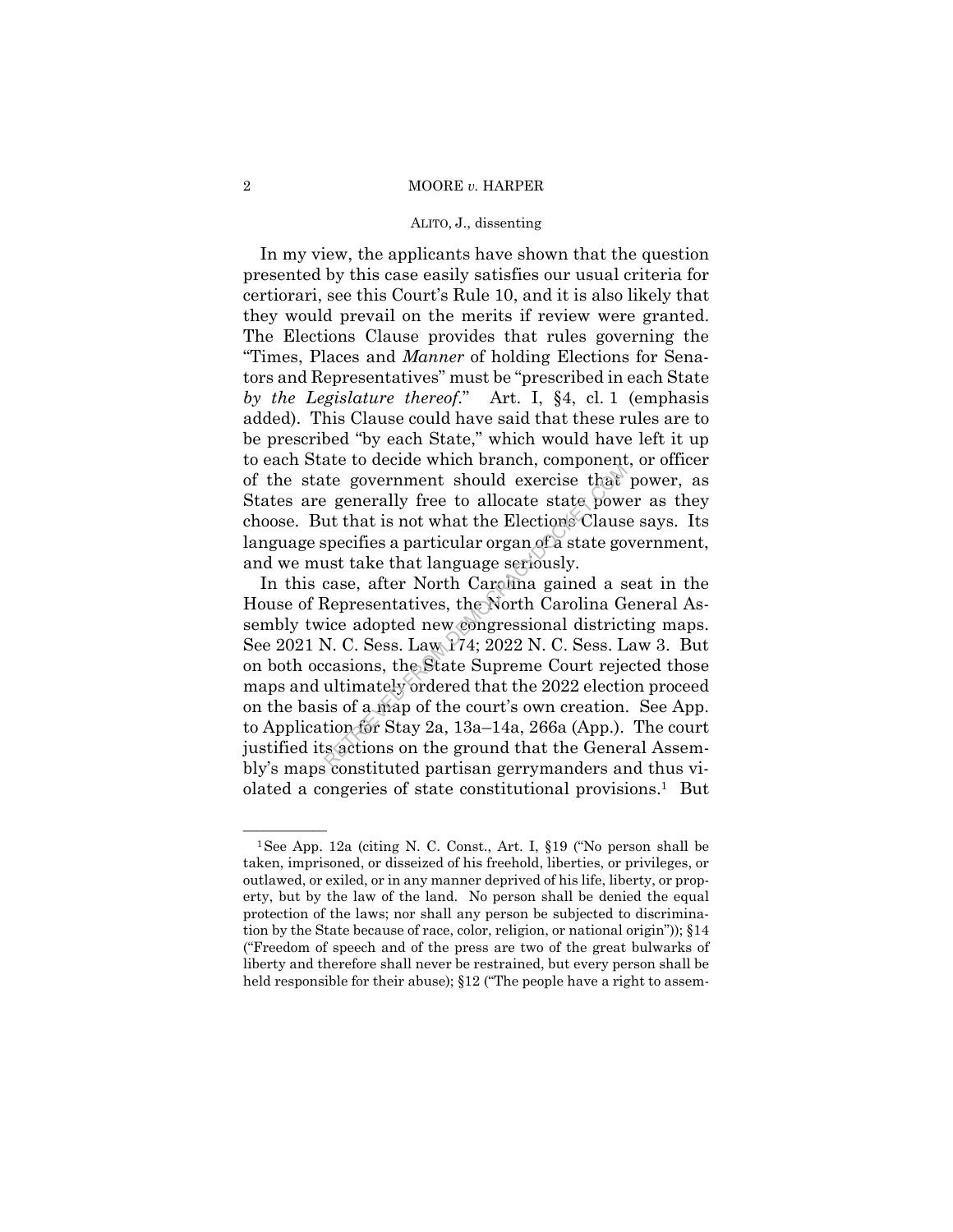none of those provisions says anything about partisan gerrymandering, and all but one make no reference to elections at all.

The most relevant provision states simply that "[a]ll elections shall be free." N. C. Const., Art. I, §10. This guarantee of "free elections" dates all the way back to the North Carolina Constitution of 1776, see Art. VI, but for 246 years that language was not found to prohibit partisan gerrymandering. In 2015, the State Supreme Court held that "a partisan gerrymandering challenge" failed because it was "'not based upon a justiciable standard.'"2 Only this year did the State Supreme Court change course and discern in the State Constitution a judicially enforceable prohibition of partisan gerrymandering. Explaining the reasons for this new interpretation, the court noted that the State Constitution is difficult to amend and that North Carolina is "a state without a citizen referendum process." App. 35a. The court concluded that "*the only way* that partisan gerrymandering can be addressed is through the courts." *Ibid*. (emphasis added). These explanations have the hallmarks of legislation. reme Court change course and diseasittution a judicially enforceable prolegarittution a judicially enforceable prolegarity explaining the reaso pretation, the court noted that the Statifficult to amend and that North Car o

The applicants, who are members of the North Carolina Legislature, contend that the State Supreme Court took it upon itself to decide the "Manner" in which the State's congressional elections will be held and that the court therefore usurped the power that the Elections Clause confines to the "Legislature." The other side answers that state election laws must be interpreted and applied by the state courts, that this is what the State Supreme Court did in this case when it interpreted and applied the State Constitution, and

——————

ble together to consult for their common good, to instruct their representatives, and to apply to the General Assembly for redress of grievances; but secret political societies are dangerous to the liberties of a free people and shall not be tolerated"); and §10 ("All elections shall be free"). 2See App. 113a (quoting *Dickson* v. *Rucho*, 368 N. C. 481, 534, 781 S. E.

<sup>2</sup>d 404, 440 (2015), vacated on other grounds, 581 U. S. \_\_\_ (2017)).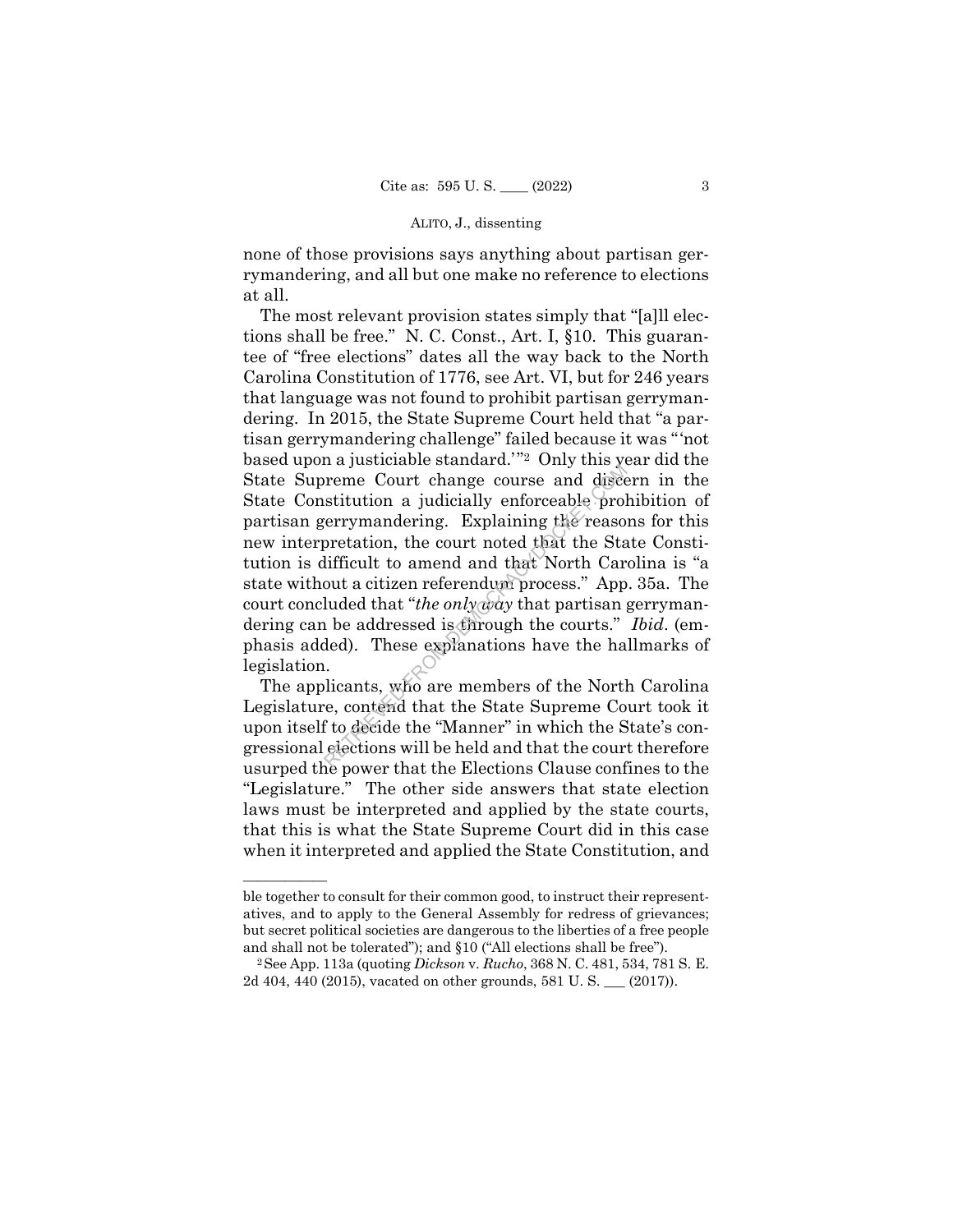that this Court has no authority to overrule a state supreme court's interpretation of state law.

Both sides advance serious arguments, but based on the briefing we have received, my judgment is that the applicants' argument is stronger. The question presented is one of federal not state law because the state legislature, in promulgating rules for congressional elections, acts pursuant to a constitutional mandate under the Elections Clause. Cf. *Bush*, 531 U. S., at 113 (Rehnquist, C. J., concurring) (compliance with the Electors Clause "presents a federal constitutional question"). And if the language of the Elections Clause is taken seriously, there must be *some* limit on the authority of state courts to countermand actions taken by state legislatures when they are prescribing rules for the conduct of federal elections. I think it is likely that the applicants would succeed in showing that the North Carolina Supreme Court exceeded those limits.

The applicants will be irreparably harmed if a stay is not granted because they will be deprived of their constitutional prerogative to draw the congressional map in their State, and the public interest will be disserved if the 2022 congressional elections in North Carolina are held using districts that we eventually determine were unconstitutionally imposed. From the magnitude of the must be someting that the set is taken seriously, there must be sometry of state courts to countermand act gislatures when they are prescribing rule of federal elections. I think it is likely the

This matter came to us only seven days before the deadline for candidates to file on March 4, but promptly granting a stay would have been only minimally disruptive in the circumstances here. The General Assembly's remedial map provides that the first map enacted by the Assembly would become effective by operation of law if we "stay[ed]" the orders of the North Carolina Supreme Court. What candidates were required to do by March 4 was to file a short form, and the only change that they would have been required to make had we granted the application was to ensure that the form they submitted specified the district in which they were running under the first plan adopted by